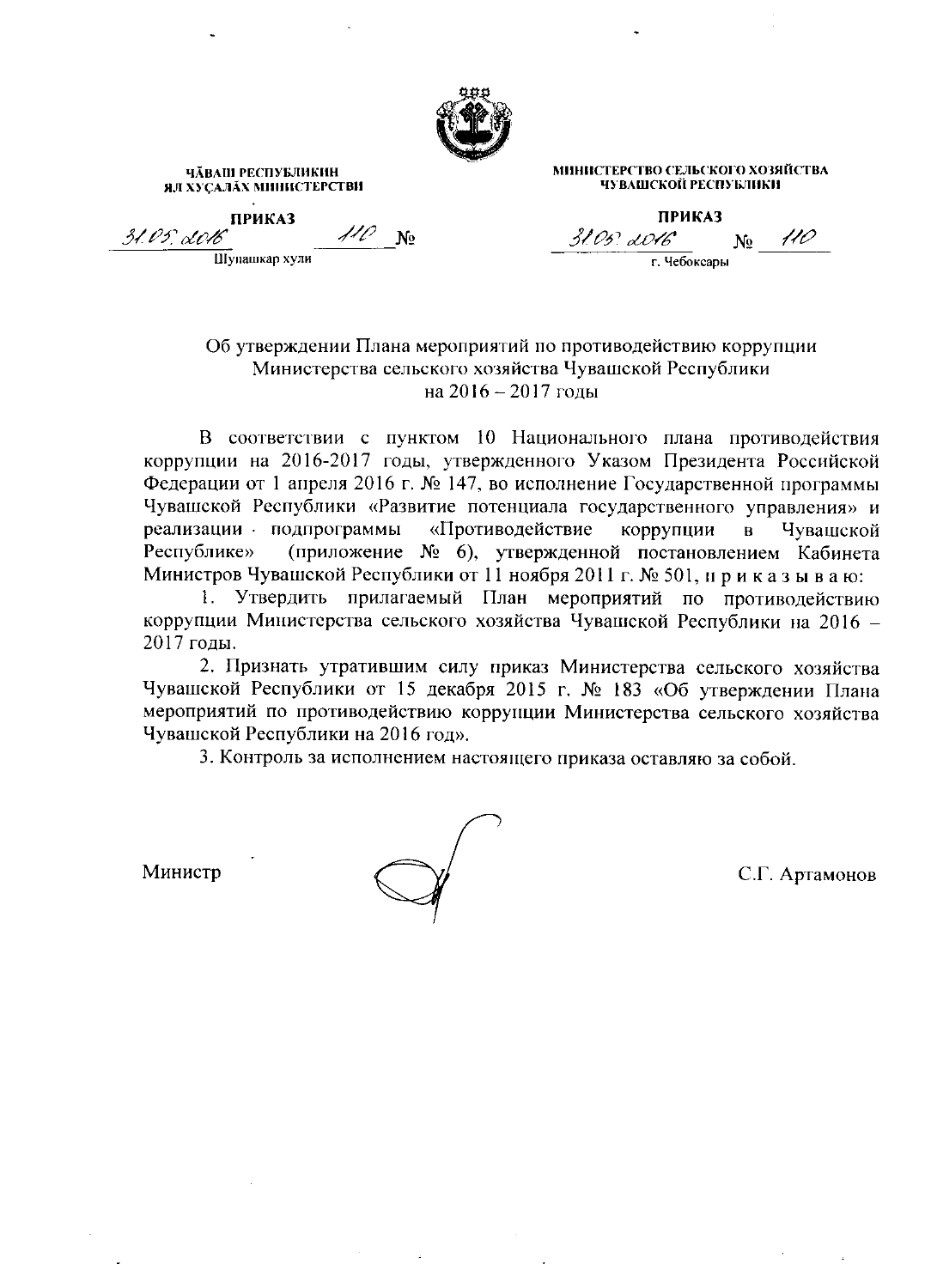Утвержден приказом Минсельхоза Чувашии<br>or  $\frac{31}{24}$ мая 2016 г. № 410

## ПЛАН

 $\tilde{A}$ 

## мероприятий по противодействию коррупции<br>Министерства сельского хозяйства Чувашской Республики на 2016 – 2017 годы

 $\sim$ 

| $N_2$ | Наименование мероприятия                                                                                                                                                                                                                                                                                        | Срок выполнения                                                                    | Ожидаемый результат                                                                                                                                                  | Исполнитель                                                                       |
|-------|-----------------------------------------------------------------------------------------------------------------------------------------------------------------------------------------------------------------------------------------------------------------------------------------------------------------|------------------------------------------------------------------------------------|----------------------------------------------------------------------------------------------------------------------------------------------------------------------|-----------------------------------------------------------------------------------|
| n/n   | 2                                                                                                                                                                                                                                                                                                               | 3                                                                                  |                                                                                                                                                                      |                                                                                   |
|       |                                                                                                                                                                                                                                                                                                                 |                                                                                    | 4<br>1. Мероприятия организационного и нормотворческого характера                                                                                                    | 5                                                                                 |
| 1.1.  | Представление Главе Чувашской Респуб-<br>лики, в Кабинет Министров Чувашской<br>Республики, другим заинтересованным ор-<br>ганам государственной власти информа-<br>ции о реализации мер по противодействию<br>коррупции в Министерстве сельского хо-<br>зяйства Чувашской Республики (далее -<br>Министерство) | в течение<br>2016-2017 годов<br>(по запросу)                                       | Проведение в Министерстве свое-<br>временных и действенных мер по<br>противодействию коррупции                                                                       | отдел правовой и<br>кадровой работы                                               |
| 1.2.  | Внесение изменений в административные<br>регламенты исполнения государственных<br>функций и услуг Министерства                                                                                                                                                                                                  | в течение<br>2016-2017 годов<br>(по мере необходи-<br>мости)                       | Исполнение<br>государственных<br>функций и оказание государствен-<br>ных услуг в соответствии с законо-<br>дательством<br>$\mathbf{o}$<br>государственных<br>услугах | отдел правовой и кадровой<br>работы,<br>структурные подразделения<br>Министерства |
| 1.3.  | Разработка проектов нормативных право-<br>вых актов Чувашской Республики по реа-<br>лизации решений, принятых на федераль-<br>ном уровне в целях противодействия кор-                                                                                                                                           | в течение одного ме-<br>сяца после принятия<br>соответствующих<br>решений на феде- | Своевременное исполнение Мини-<br>стерством решений, принятых на<br>федеральном уровне в целях проти-<br>водействия коррупции                                        | отдел правовой и кадровой<br>работы,<br>структурные подразделения                 |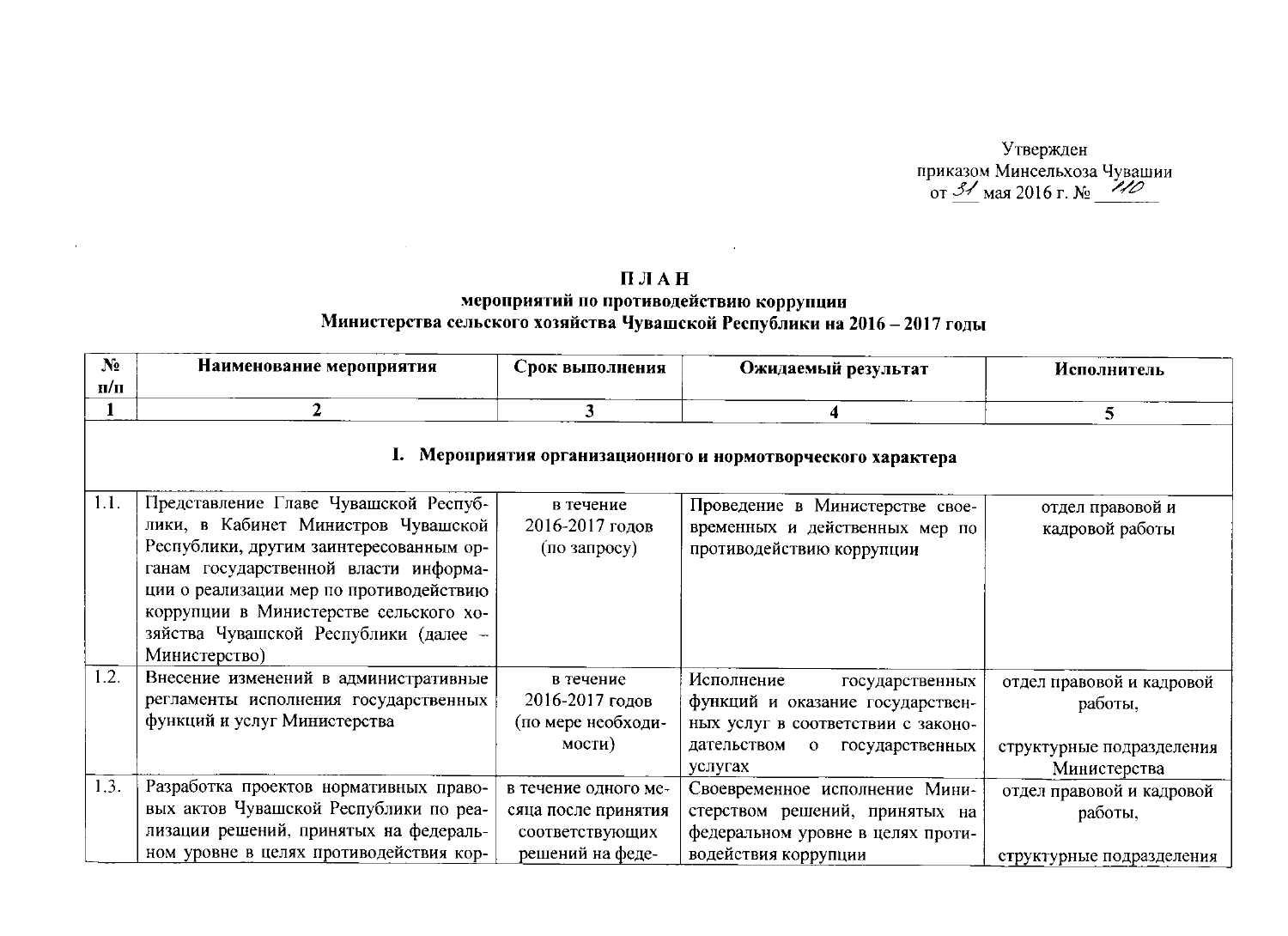| ۰,<br>× |
|---------|
|         |
|         |

 $\mathcal{A}(\mathcal{A})$  and  $\mathcal{A}(\mathcal{A})$ 

| $\mathbf{N}_2$ | Наименование мероприятия                                                                                                                                                                                                                                                                                                                                                                                                                                                                                                                                                                                                                                                                                  | Срок выполнения                                                                       | Ожидаемый результат                                                                                                                   | Исполнитель                                                                                |
|----------------|-----------------------------------------------------------------------------------------------------------------------------------------------------------------------------------------------------------------------------------------------------------------------------------------------------------------------------------------------------------------------------------------------------------------------------------------------------------------------------------------------------------------------------------------------------------------------------------------------------------------------------------------------------------------------------------------------------------|---------------------------------------------------------------------------------------|---------------------------------------------------------------------------------------------------------------------------------------|--------------------------------------------------------------------------------------------|
| $\Pi/\Pi$      |                                                                                                                                                                                                                                                                                                                                                                                                                                                                                                                                                                                                                                                                                                           |                                                                                       |                                                                                                                                       |                                                                                            |
|                | $\mathbf{2}$                                                                                                                                                                                                                                                                                                                                                                                                                                                                                                                                                                                                                                                                                              | 3                                                                                     | $\boldsymbol{4}$                                                                                                                      | 5                                                                                          |
|                | рупции                                                                                                                                                                                                                                                                                                                                                                                                                                                                                                                                                                                                                                                                                                    | ральном уровне                                                                        |                                                                                                                                       | Министерства                                                                               |
| 1.4.           | Проверка финансово - хозяйственной дея-<br>тельности организаций, находящихся в ве-<br>дении Министерства                                                                                                                                                                                                                                                                                                                                                                                                                                                                                                                                                                                                 | в течение<br>2016-2017 годов<br>(в соответствии с<br>утвержденным пла-<br>ном работы) | Обеспечение эффективной работы<br>организаций, находящихся в веде-<br>нии Министерства                                                | отдел бухгалтерского учета и<br>ревизионной работы                                         |
| 1.5.           | Проверка целевого использования<br>бюд-<br>жетных средств, выделенных на развитие<br>АПК Чувашской Республики                                                                                                                                                                                                                                                                                                                                                                                                                                                                                                                                                                                             | в течение<br>2016-2017 годов<br>(в соответствии с<br>утвержденным пла-<br>ном работы) | Обеспечение целевого и эффектив-<br>бюджетных<br>использования<br>ного<br>средств, выделенных на развитие<br>АПК Чувашской Республики | отдел бухгалтерского учета и<br>ревизионной работы                                         |
| 1.6.           | Повышение эффективности противодей-<br>ствия коррупции при учете и использова-<br>нии государственного имущества, в том<br>числе осуществление работы по недопу-<br>щению возникновения конфликта интере-<br>сов в данной сфере деятельности (прове-<br>дение анализа аффилированных связей<br>государственных гражданских служащих,<br>замещающих должности государственной<br>гражданской службы Чувашской Респуб-<br>лики в Министерстве (далее - служащие<br>Министерства) и работников организаций,<br>находящихся в ведении Министерства,<br>участвующих в принятии решений о<br>предоставлении государственного имуще-<br>ства, с физическими и юридическими ли-<br>цами - получателями имущества) | в течение<br>2016-2017 годов                                                          | Обеспечение эффективного<br>использования государственного<br>имущества                                                               | отдел правовой и кадровой<br>работы,<br>отдел бухгалтерского учета и<br>ревизионной работы |
| 1.7.           | Повышение эффективности внутреннего<br>финансового аудита в Министерстве                                                                                                                                                                                                                                                                                                                                                                                                                                                                                                                                                                                                                                  | в течение<br>2016-2017 годов                                                          | Проведение эффективного внутрен-<br>него финансового аудита в Мини-                                                                   | отдел бухгалтерского учета и<br>ревизионной работы                                         |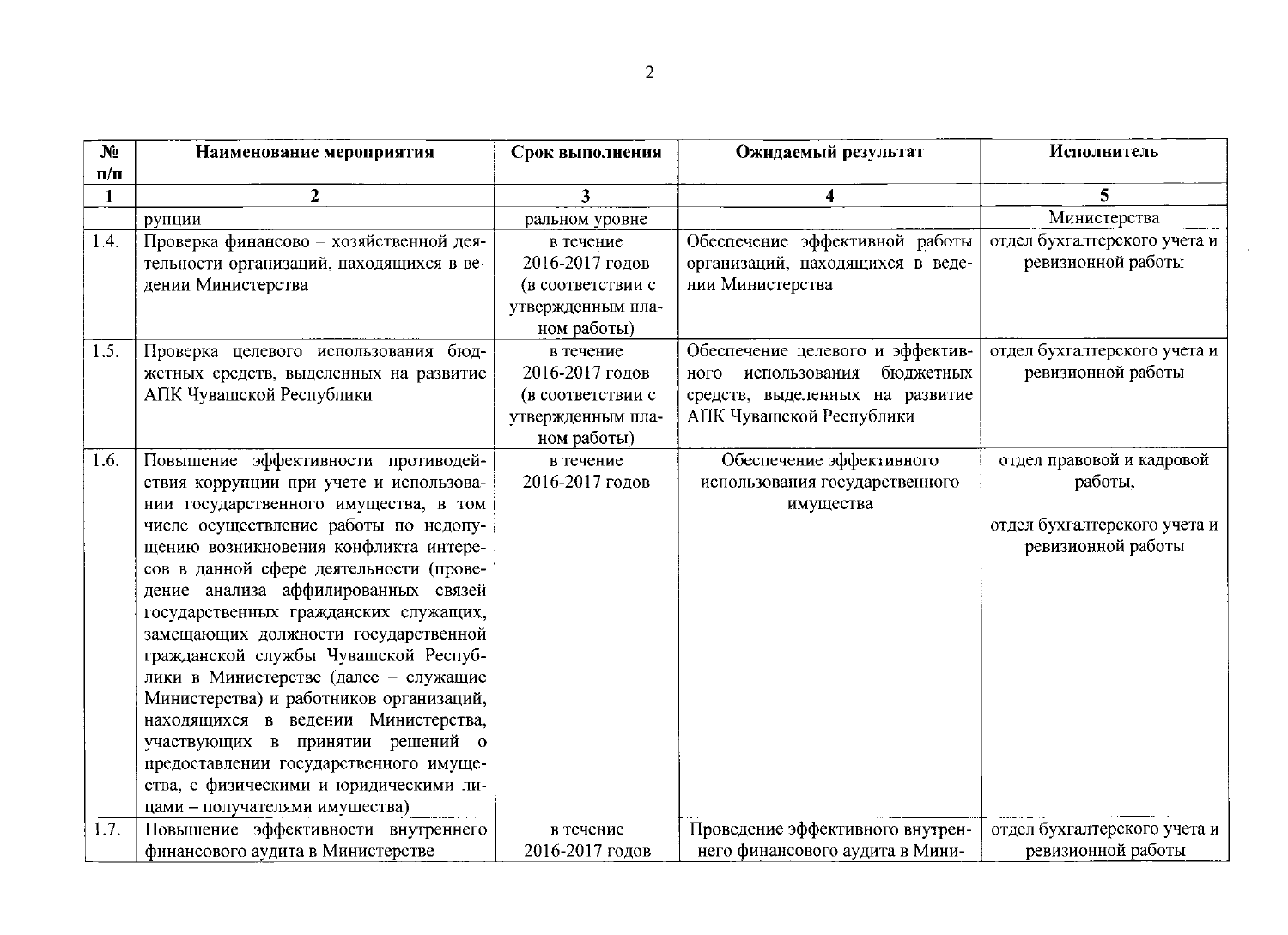| N <sub>2</sub>          | Наименование мероприятия                | Срок выполнения         | Ожидаемый результат                                                                                | Исполнитель               |
|-------------------------|-----------------------------------------|-------------------------|----------------------------------------------------------------------------------------------------|---------------------------|
| $\mathbf{n}/\mathbf{n}$ |                                         |                         |                                                                                                    |                           |
|                         | $\mathbf{2}$                            | $\overline{\mathbf{3}}$ |                                                                                                    | 5                         |
|                         |                                         |                         | стерстве                                                                                           |                           |
| 1.8.                    | Оказание содействия в принятии органи-  | в течение               | Проведение в организациях, нахо-                                                                   | отдел правовой и кадровой |
|                         | зациями, находящимися в ведении Мини-   | 2016-2017 годов         | дящихся в ведении Министерства,                                                                    | работы                    |
|                         | стерства, мер по предупреждению корруп- |                         | работы по противодействию                                                                          |                           |
|                         | ции, предусмотренных статьей 13.3 Феде- |                         | коррупции                                                                                          |                           |
|                         | рального закона «О противодействии кор- |                         |                                                                                                    |                           |
|                         | рупции» и контроль за их реализацией    |                         |                                                                                                    |                           |
|                         |                                         |                         | 2. Мероприятия по организации и проведению антикоррупционной экспертизы нормативных правовых актов |                           |
|                         |                                         |                         |                                                                                                    |                           |
| 2.1.                    | Проведение антикоррупционной эксперти-  | ежедневно               | Выявление и устранение в норма-                                                                    | отдел правовой и кадровой |
|                         | зы нормативных правовых актов Чуваш-    |                         | тивных правовых актах Чувашской                                                                    | работы,                   |
|                         | ской Республики и их проектов, согласо- |                         | Республики и их проектах положе-                                                                   |                           |
|                         | вание проектов нормативных правовых     |                         | ний, повышающих вероятность                                                                        | структурные подразделения |
|                         | актов органов исполнительной власти Чу- |                         | коррупционных действий                                                                             | Министерства              |
|                         | вашской Республики                      |                         |                                                                                                    |                           |
| 2.2.                    | Проведение антикоррупционной эксперти-  | в течение               | Выявление и устранение в норма-                                                                    | структурные подразделения |
|                         | зы нормативных правовых актов Чуваш-    | 2016-2017 годов         | тивных правовых актах Чувашской                                                                    | Министерства              |
|                         | ской Республики (по направлениям дея-   | (по мере необходи-      | Республики и их проектах положе-                                                                   |                           |
|                         | тельности Министерства), нормативных    | мости)                  | ний, повышающих вероятность                                                                        |                           |
|                         | правовых актов Министерства             |                         | коррупционных действий                                                                             |                           |
| 2.3.                    | Проведение мониторинга правопримене-    | в течение               | Разработка предложений:                                                                            | отдел правовой и кадровой |
|                         | ния нормативных правовых актов Прези-   | 2016-2017 годов         | - о необходимости принятия (изда-                                                                  | работы,                   |
|                         | дента Российской Федерации, Правитель-  |                         | ния),<br>изменения или признания                                                                   |                           |
|                         | ства Российской Федерации, федеральных  |                         | утратившими силу (отмены) зако-                                                                    | структурные подразделения |
|                         | органов исполнительной власти, норма-   |                         | нодательных и иных нормативных                                                                     | Министерства              |
|                         | тивных правовых актов Чувашской Рес-    |                         | правовых актов;                                                                                    |                           |
|                         | публики в сфере агропромышленного       |                         | - о мерах по совершенствованию                                                                     |                           |
|                         | комплекса и устойчивого развития сель-  |                         | законодательных и иных норматив-                                                                   |                           |
|                         | ских территорий                         |                         | ных правовых актов;                                                                                |                           |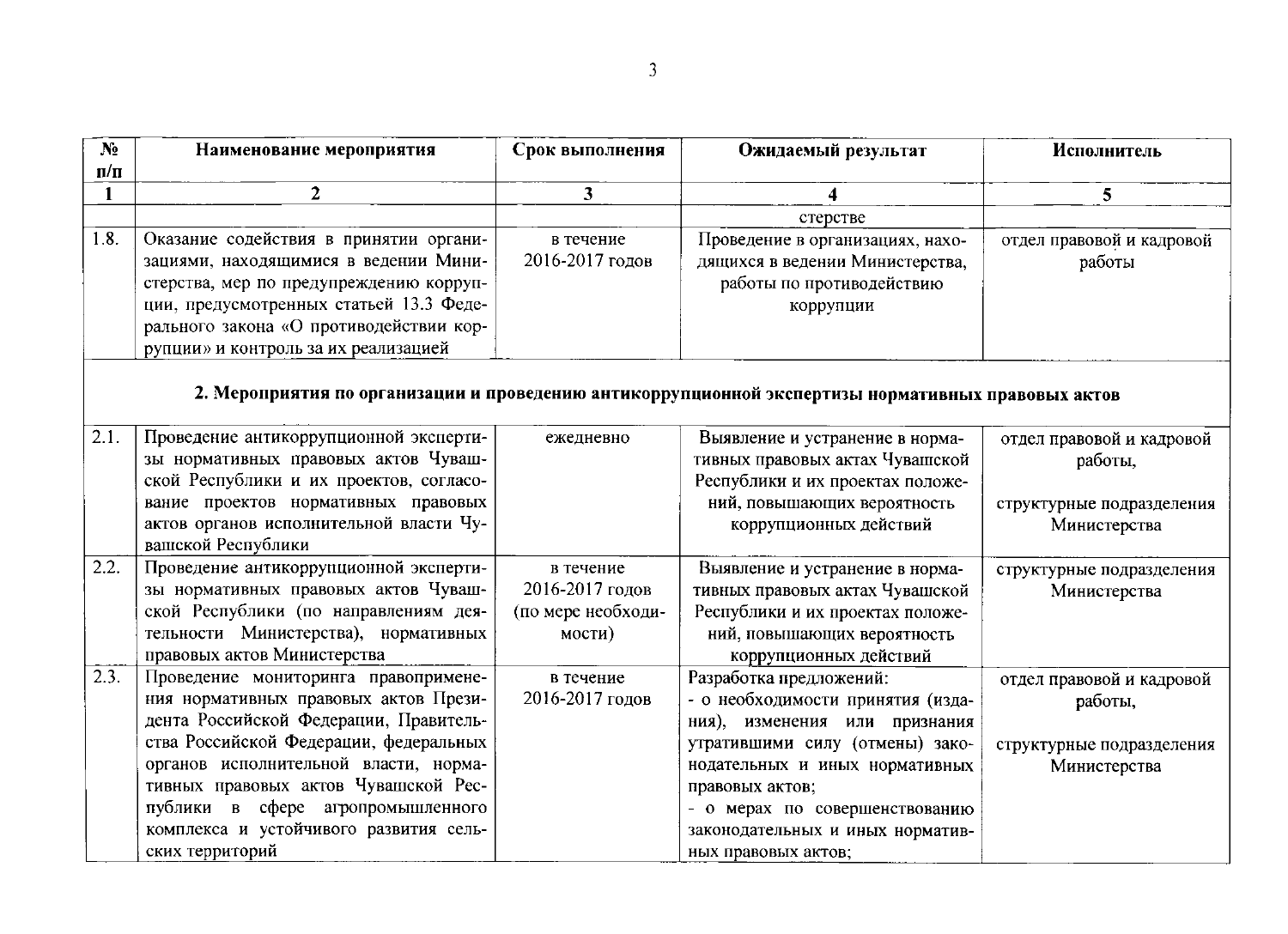| $N_2$     | Наименование мероприятия                | Срок выполнения         | Ожидаемый результат              | Исполнитель               |
|-----------|-----------------------------------------|-------------------------|----------------------------------|---------------------------|
| $\Pi/\Pi$ |                                         |                         |                                  |                           |
|           | $\mathbf{2}$                            | $\overline{\mathbf{3}}$ |                                  | 5                         |
|           |                                         |                         | - о мерах по повышению эффектив- |                           |
|           |                                         |                         | ности правоприменения;           |                           |
|           |                                         |                         | - о мерах по повышению эффектив- |                           |
|           |                                         |                         | ности противодействия коррупции  |                           |
| 2.4.      | Разработка плана проведения антикорруп- | декабрь 2016 года       | Проведение плановой системной    | отдел правовой и кадровой |
|           | ционной экспертизы нормативных право-   |                         | работы по проведению антикорруп- | работы,                   |
|           | вых актов Чувашской Республики в Мини-  |                         | ционной экспертизы нормативных   |                           |
|           | стерстве на 2017 год                    |                         | правовых актов Чувашской Респуб- | структурные подразделения |
|           |                                         |                         | лики в Министерстве              | Министерства              |
| 2.5.      | Привлечение независимых экспертов для   | в течение               | Выявление и устранение в норма-  | отдел правовой и кадровой |
|           | проведения независимой антикоррупцион-  | 2016-2017 годов         | тивных правовых актах Чувашской  | работы                    |
|           | ной экспертизы нормативных правовых     | (по мере необходи-      | Республики и их проектах положе- |                           |
|           | актов по направлениям деятельности Ми-  | мости)                  | ний, повышающих вероятность      |                           |
|           | нистерства и проектов нормативных актов |                         | коррупционных действий           |                           |
|           | Министерства                            |                         |                                  |                           |
| 2.6.      | Рассмотрение Общественным советом при   | в течение               | Выявление и устранение в норма-  | отдел правовой и кадровой |
|           | Министерстве сельского хозяйства Чуваш- | 2016-2017 годов         | тивных правовых актах Чувашской  | работы                    |
|           | ской Республики вопросов, касающихся    | (по мере необходи-      | Республики и их проектах положе- |                           |
|           | состояния работы по противодействию     | мости)                  | ний, повышающих вероятность      |                           |
|           | коррупции, в том числе по предотвраще-  |                         | коррупционных действий           |                           |
|           | нию и (или) урегулированию конфликта    |                         |                                  |                           |
|           | интересов, а также принятию конкретных  |                         |                                  |                           |
|           | мер по совершенствованию такой работы   |                         |                                  |                           |
| 2.7.      | Министерства<br>Привлечение служащих    | в течение               | Выявление и устранение в норма-  | отдел правовой и кадровой |
|           | сельского хозяйства Чувашской Республи- | 2016-2017 годов         | тивных правовых актах Чувашской  | работы                    |
|           | ки к участию в обсуждении и разработке  | (по мере необходи-      | Республики и их проектах положе- |                           |
|           | нормативных<br>правовых<br>актов        | мости)                  | ний, повышающих вероятность      |                           |
|           | по вопросам противодействия коррупции   |                         | коррупционных действий           |                           |
|           |                                         |                         |                                  |                           |
|           |                                         |                         |                                  |                           |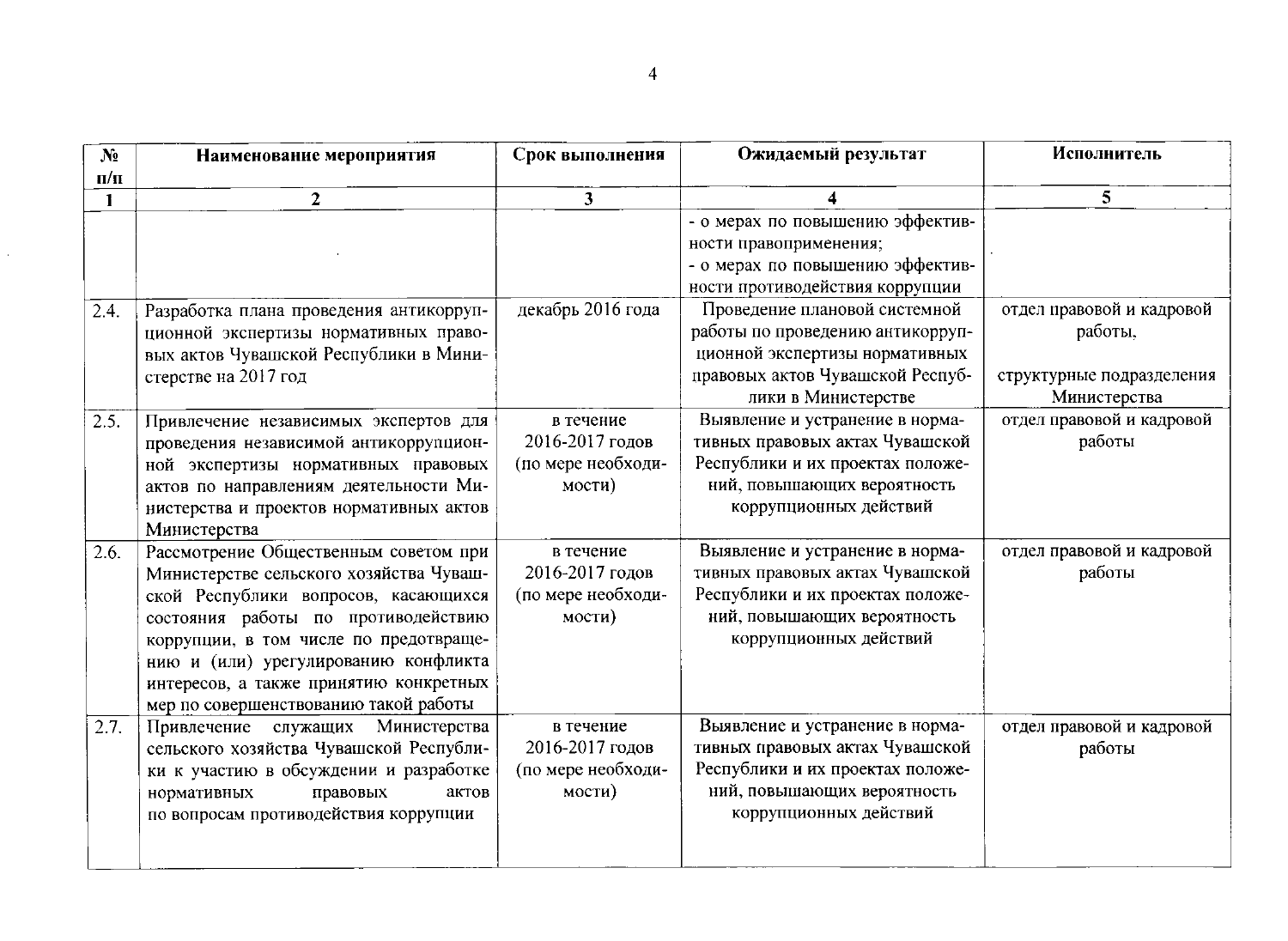| N <sub>2</sub><br>$\Pi/\Pi$ | Наименование мероприятия                                                                                                                                                                                                                                            | Срок выполнения                                                                                       | Ожидаемый результат                                                                                 | Исполнитель                                             |  |  |
|-----------------------------|---------------------------------------------------------------------------------------------------------------------------------------------------------------------------------------------------------------------------------------------------------------------|-------------------------------------------------------------------------------------------------------|-----------------------------------------------------------------------------------------------------|---------------------------------------------------------|--|--|
|                             | $\overline{2}$                                                                                                                                                                                                                                                      | 3                                                                                                     | 4                                                                                                   | 5 <sub>1</sub>                                          |  |  |
|                             | 3. Мероприятия по проведению антикоррупционного мониторинга                                                                                                                                                                                                         |                                                                                                       |                                                                                                     |                                                         |  |  |
| 3.1.                        | Проведение оценки коррупционных рис-<br>ков в Министерстве и ранжирование их по<br>степени распространенности                                                                                                                                                       | январь-февраль<br>2016 года<br>январь-февраль<br>2017 года                                            | Устранение коррупционных рисков<br>в Министерстве                                                   | отдел правовой и кадровой<br>работы                     |  |  |
| 3.2.                        | Анализ обращений граждан на предмет<br>наличия в них информации о фактах кор-<br>рупции со стороны государственных граж-<br>данских служащих Чувашской Республи-<br>ки. Принятие по результатам анализа мер,<br>направленных на предупреждение подоб-<br>ных фактов | в течение<br>2016-2017 годов                                                                          | Устранение коррупционных рисков<br>в Министерстве                                                   | отдел правовой и кадровой<br>работы                     |  |  |
|                             |                                                                                                                                                                                                                                                                     |                                                                                                       | 4. Антикоррупционные мероприятия, проводимые в рамках размещения государственных заказов            |                                                         |  |  |
| 4.1.                        | Проведение мониторинга цен закупаемой<br>продукции                                                                                                                                                                                                                  | при подготовке<br>документации к про-<br>ведению закупок для<br>обеспечения госу-<br>дарственных нужд | Обеспечение эффективного расхо-<br>дования средств республиканского<br>бюджета Чувашской Республики | организационно-<br>контрольный отдел                    |  |  |
| 4.2.                        | Проведение экспертизы конкурсной доку-<br>ментации на коррупциогенность в сфере<br>закупок для государственных нужд                                                                                                                                                 | в течение<br>2016-2017 годов                                                                          | Создание равных условий для<br>обеспечения конкуренции между<br>участниками закупок                 | отдел правовой и кадровой<br>работы                     |  |  |
| 4.3.                        | Подготовка отчета<br>$\sigma$<br>эффективности<br>бюджетных расходов при проведении за-<br>купок                                                                                                                                                                    | 1 раз в квартал, до 15<br>числа текущего за<br>отчетным периодом                                      | Повышение эффективности расхо-<br>дования средств республиканского<br>бюджета Чувашской Республики  | отдел правовой и кадровой<br>работы,<br>организационно- |  |  |

 $5\overline{)}$ 

 $\overline{\phantom{m}}$ 

 $\overline{\phantom{0}}$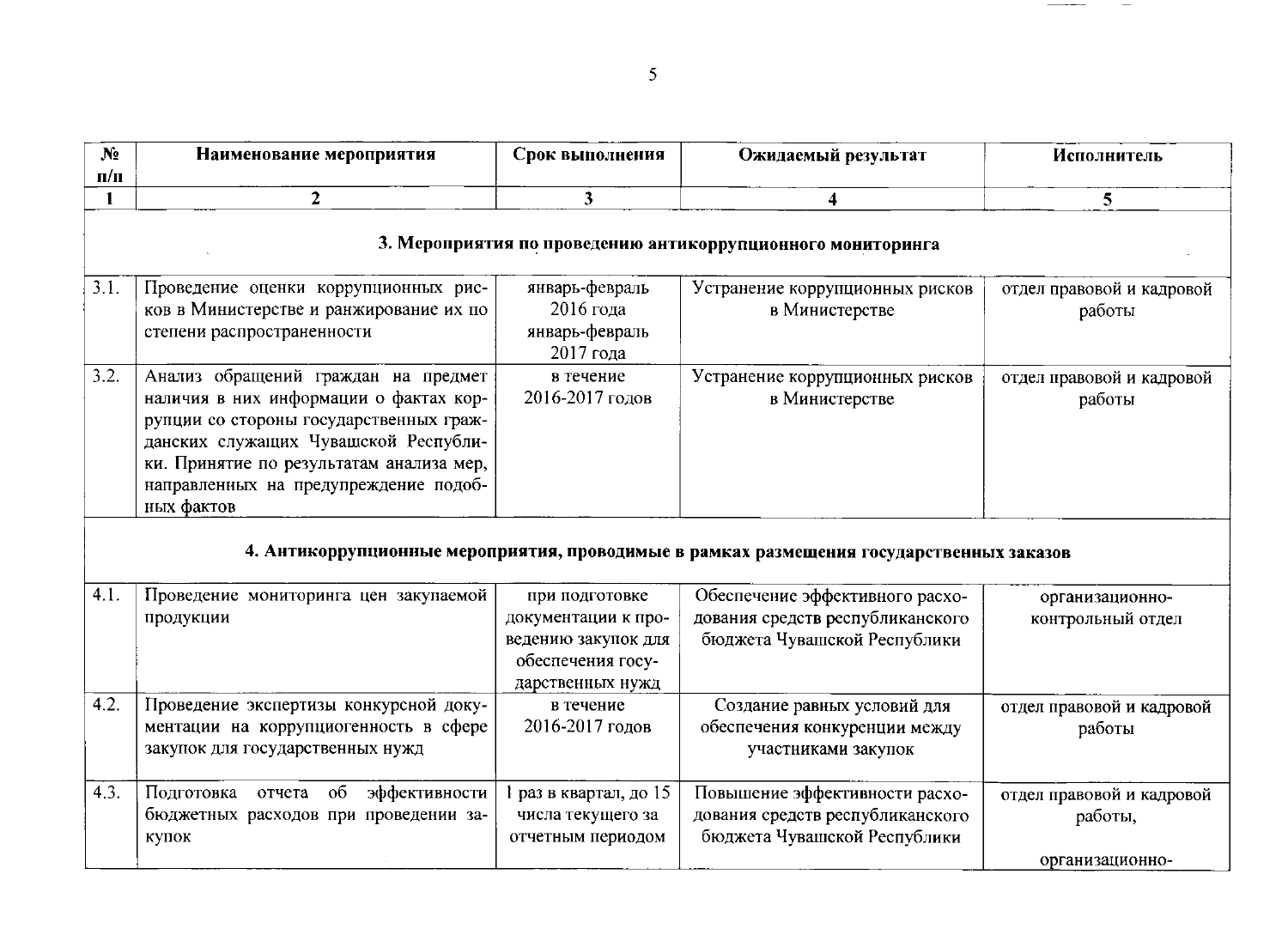| $N_2$     | Наименование мероприятия                  | Срок выполнения         | Ожидаемый результат                                                               | Исполнитель                                                                     |
|-----------|-------------------------------------------|-------------------------|-----------------------------------------------------------------------------------|---------------------------------------------------------------------------------|
| $\Pi/\Pi$ |                                           |                         |                                                                                   |                                                                                 |
| 1         | $\mathbf{2}$                              | $\overline{\mathbf{3}}$ | 4                                                                                 | 5                                                                               |
|           |                                           |                         |                                                                                   | контрольный отдел,                                                              |
| 4.4.      | Повышение эффективности противодей-       | в течение               | Соблюдение при осуществлении                                                      | отдел бухгалтерского учета и<br>ревизионной работы<br>отдел правовой и кадровой |
|           | ствия коррупции при осуществлении заку-   | 2016-2017 годов         | закупок принципа добросовестной                                                   | работы,                                                                         |
|           | пок товаров, работ, услуг для обеспечения |                         | ценовой и неценовой конкуренции                                                   |                                                                                 |
|           | государственных (муниципальных) нужд,     |                         | между участниками закупок в целях                                                 | организационно-                                                                 |
|           | в том числе осуществление работы по не-   |                         | выявления лучших условий поста-                                                   | контрольный отдел                                                               |
|           | допущению возникновения конфликта ин-     |                         | вок товаров, выполнения работ,                                                    |                                                                                 |
|           | тересов в данной сфере деятельности (про- |                         | оказания услуг                                                                    |                                                                                 |
|           | ведение анализа аффилированных связей     |                         |                                                                                   |                                                                                 |
|           | членов закупочных комиссий с участника-   |                         |                                                                                   |                                                                                 |
|           | ми закупок)                               |                         |                                                                                   |                                                                                 |
|           |                                           |                         | 5. Проведение антикоррупционных мероприятий в рамках реализации кадровой политики |                                                                                 |
| 5.1.      | Анализ уровня профессиональной подго-     | в течение               | Обеспечение высокого                                                              | отдел правовой и кадровой                                                       |
|           | товки служащих Министерства, обеспече-    | 2016-2017 годов         | профессионального уровня                                                          | работы,                                                                         |
|           | ние повышения их квалификации. Прове-     | (в соответствии с       | служащих Министерства                                                             |                                                                                 |
|           | дение аттестации служащих Министер-       | утвержденным пла-       |                                                                                   | структурные подразделения                                                       |
|           | ства. Регулярное освещение вопросов кад-  | ном работы)             |                                                                                   | Министерства                                                                    |
|           | ровой политики Министерства в средствах   |                         |                                                                                   |                                                                                 |
|           | массовой информации и сети Интернет       |                         |                                                                                   |                                                                                 |
| 5.2.      | Организация работы по выявлению случа-    | в течение               | Обеспечение соблюдения служа-                                                     | отдел правовой и кадровой                                                       |
|           | ев возникновения конфликта интересов,     | 2016-2017 годов         | щими Министерства ограничений и                                                   | работы,                                                                         |
|           | одной из сторон которого являются слу-    | (по мере поступле-      | запретов, требований о предотвра-                                                 |                                                                                 |
|           | жащие Министерства, а также меры по       | ния уведомлений)        | щении или урегулировании кон-                                                     | структурные подразделения                                                       |
|           | предотвращению и урегулированию кон-      |                         | фликта интересов, требований к                                                    | Министерства                                                                    |
|           | фликтов интересов                         |                         | служебному (должностному) пове-                                                   |                                                                                 |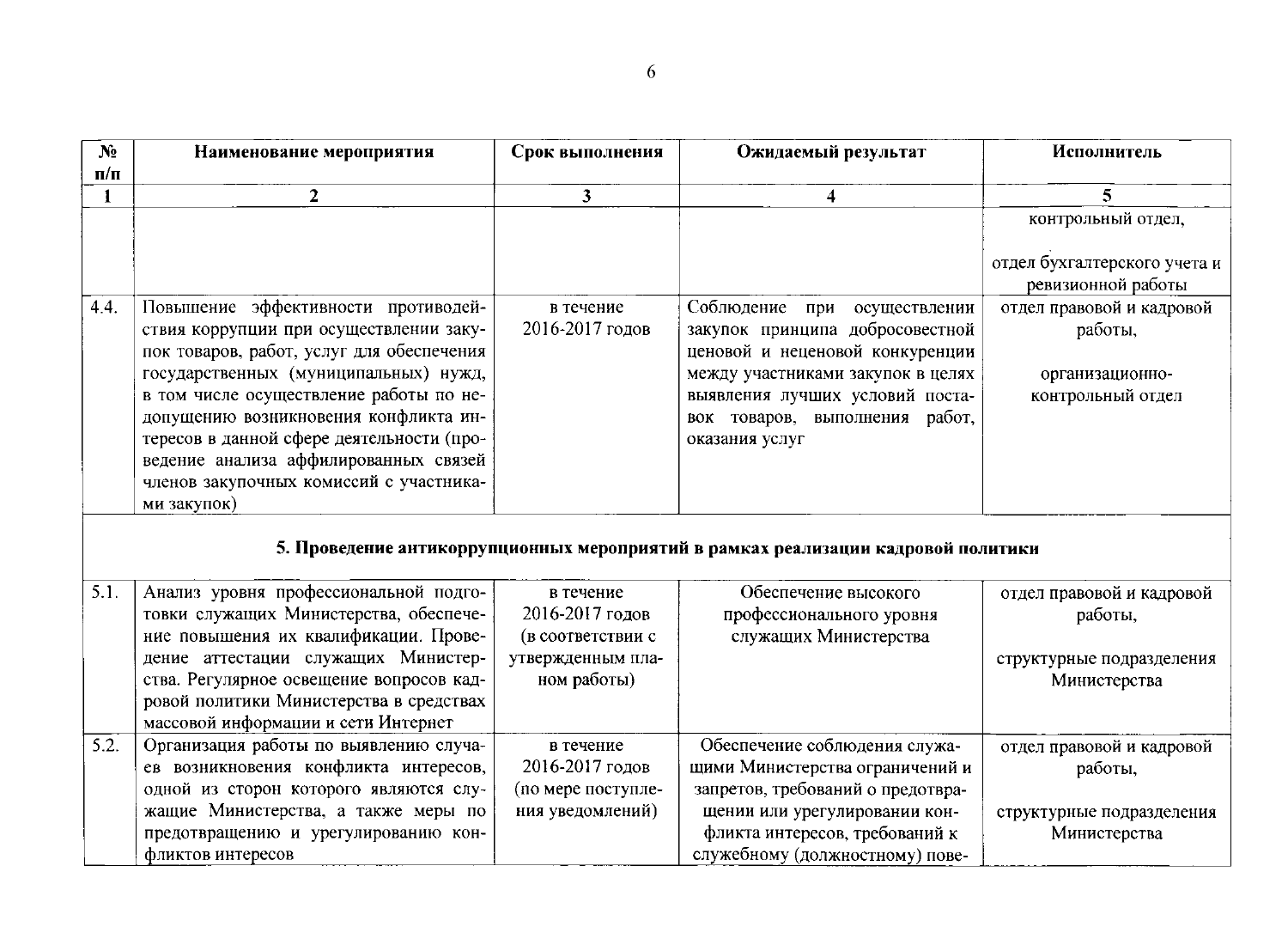| N <sub>2</sub>          | Наименование мероприятия                  | Срок выполнения         | Ожидаемый результат               | Исполнитель               |
|-------------------------|-------------------------------------------|-------------------------|-----------------------------------|---------------------------|
| $\mathbf{n}/\mathbf{n}$ |                                           |                         |                                   |                           |
|                         | 2                                         | $\overline{\mathbf{3}}$ |                                   | 5                         |
|                         |                                           |                         | дению, установленных законода-    |                           |
|                         |                                           |                         | тельством Российской Федерации о  |                           |
|                         |                                           |                         | государственной гражданской       |                           |
|                         |                                           |                         | службе и о противодействии кор-   |                           |
|                         |                                           |                         | рупции, а также осуществление мер |                           |
|                         |                                           |                         | по предупреждению коррупции       |                           |
| 5.3.                    | Обеспечение<br>осуществления<br>комплекса | в течение               | Обеспечение соблюдения служа-     | отдел правовой и кадровой |
|                         | организационных,<br>разъяснительных<br>И  | 2016-2017 годов         | щими Министерства ограничений и   | работы                    |
|                         | иных мер по соблюдению служащими Ми-      |                         | запретов, требований о предотвра- |                           |
|                         | нистерства ограничений, запретов и по ис- |                         | щении или урегулировании кон-     |                           |
|                         | полнению обязанностей, установленных в    |                         | фликта интересов, требований к    |                           |
|                         | целях противодействия коррупции, в том    |                         | служебному (должностному) пове-   |                           |
|                         | числе ограничений, касающихся получе-     |                         | дению, установленных законода-    |                           |
|                         | ния подарков, а также направленных на     |                         | тельством Российской Федерации о  |                           |
|                         | формирование негативного отношения к      |                         | государственной гражданской       |                           |
|                         | дарению подарков в связи с исполнением    |                         | службе и о противодействии кор-   |                           |
|                         | указанными государственными граждан-      |                         | рупции, а также осуществление мер |                           |
|                         | скими служащими своих обязанностей        |                         | по предупреждению коррупции       |                           |
| 5.4.                    | Недопущение фактов служащими Мини-        | в течение               | Обеспечение соблюдения служа-     | отдел правовой и кадровой |
|                         | стерства поведения, которое может вос-    | 2016-2017 годов         | щими Министерства ограничений и   | работы                    |
|                         | приниматься как обещание или предложе-    |                         | запретов, требований о предотвра- |                           |
|                         | ние дачи взятки либо как согласие принять |                         | щении или урегулировании кон-     |                           |
|                         | взятку или как просьба о даче взятки      |                         | фликта интересов, требований к    |                           |
|                         |                                           |                         | служебному (должностному) пове-   |                           |
|                         |                                           |                         | дению, установленных законода-    |                           |
|                         |                                           |                         | тельством Российской Федерации о  |                           |
|                         |                                           |                         | государственной гражданской       |                           |
|                         |                                           |                         | службе и о противодействии кор-   |                           |
|                         |                                           |                         | рупции, а также осуществление мер |                           |
|                         |                                           |                         | по предупреждению коррупции       |                           |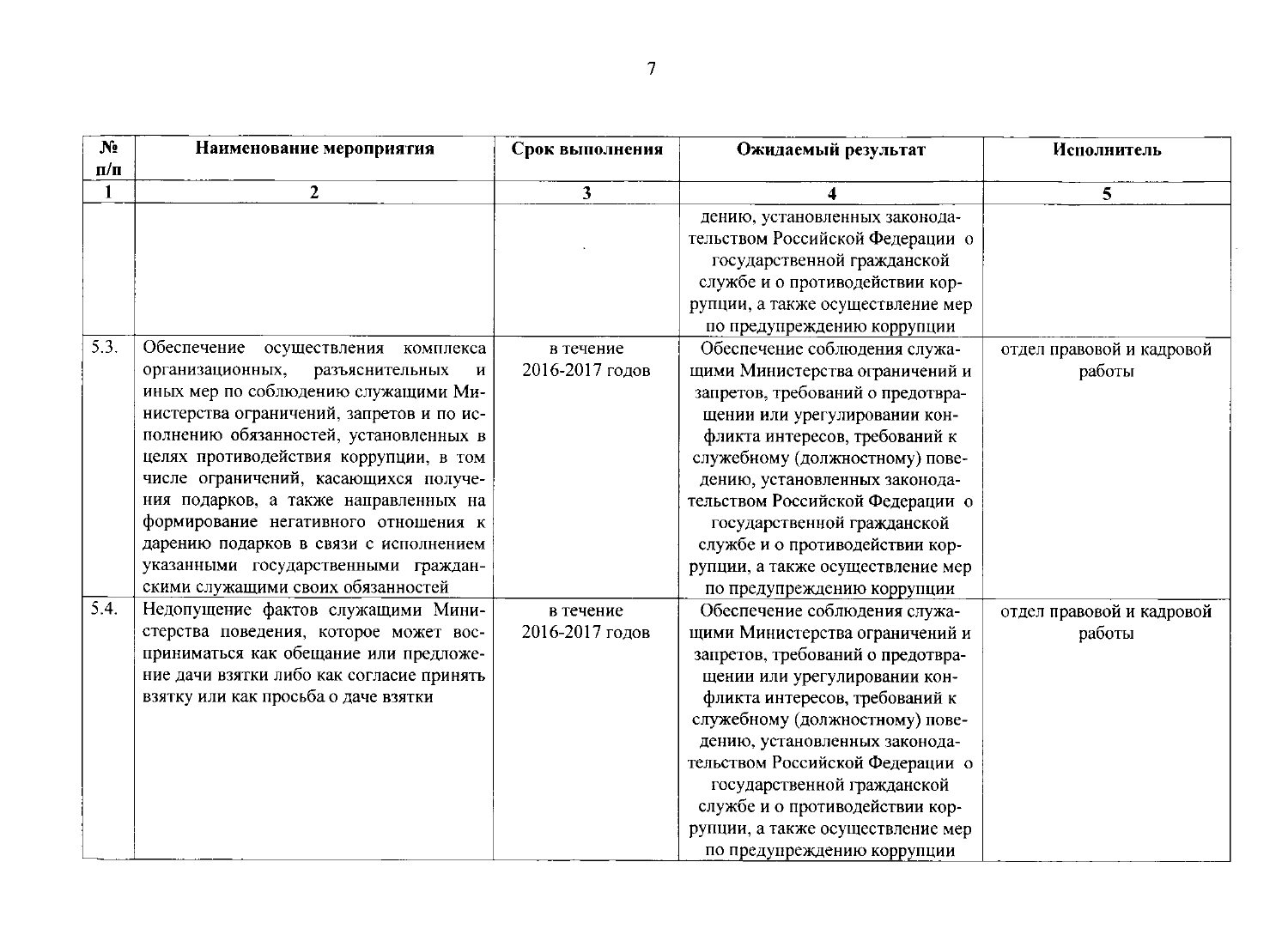| N <sub>2</sub>          | Наименование мероприятия                                                                                                                                                                                                                                            | Срок выполнения                                            | Ожидаемый результат                                                                                                                                                                                                                                                                                                                                                                                                     | Исполнитель                         |
|-------------------------|---------------------------------------------------------------------------------------------------------------------------------------------------------------------------------------------------------------------------------------------------------------------|------------------------------------------------------------|-------------------------------------------------------------------------------------------------------------------------------------------------------------------------------------------------------------------------------------------------------------------------------------------------------------------------------------------------------------------------------------------------------------------------|-------------------------------------|
| $\mathbf{n}/\mathbf{n}$ |                                                                                                                                                                                                                                                                     |                                                            |                                                                                                                                                                                                                                                                                                                                                                                                                         |                                     |
| 1                       | $\mathbf{2}$                                                                                                                                                                                                                                                        | $\mathbf{3}$                                               | 4                                                                                                                                                                                                                                                                                                                                                                                                                       | 5                                   |
| $\overline{5.5}$ .      | Формирование кадрового резерва для за-<br>мещения вакантных должностей государ-<br>ственной гражданской службы Чувашской<br>Республики в Министерстве сельского хо-<br>зяйства Чувашской Республики, организа-<br>ция работы по его эффективному исполь-<br>зованию | в течение<br>2016-2017 годов<br>(по мере<br>необходимости) | Обеспечение равного доступа граж-<br>дан к государственной гражданской<br>службе Чувашской Республики                                                                                                                                                                                                                                                                                                                   | отдел правовой и кадровой<br>работы |
| 5.6.                    | Развитие исключающей коррупцию систе-<br>мы подбора и расстановки кадров, в том<br>числе мониторинг конкурсного замещения<br>вакантных должностей, ротации кадров                                                                                                   | в течение<br>2016-2017 годов                               | Обеспечение равного доступа граж-<br>дан к государственной гражданской<br>службе Чувашской Республики                                                                                                                                                                                                                                                                                                                   | отдел правовой и кадровой<br>работы |
| 5.7.                    | Обеспечение периодической ротации гос-<br>ударственных гражданских служащих Чу-<br>вашской Республики                                                                                                                                                               | в течение<br>2016-2017 годов                               | Повышения эффективности госу-<br>дарственной гражданской службы<br>Чувашской Республики и работы по<br>противодействию коррупции                                                                                                                                                                                                                                                                                        | отдел правовой и кадровой<br>работы |
| 5.8.                    | Обеспечение эффективного контроля за<br>соблюдением служащими Министерства<br>ограничений, предусмотренных законода-<br>тельством о государственной гражданской<br>службе                                                                                           | по мере поступления<br>обращений                           | Обеспечение соблюдения служа-<br>щими Министерства ограничений и<br>запретов, требований о предотвра-<br>щении или урегулировании кон-<br>фликта интересов, требований к<br>служебному (должностному) пове-<br>дению, установленных законода-<br>тельством Российской Федерации о<br>государственной гражданской<br>службе и о противодействии кор-<br>рупции, а также осуществление мер<br>по предупреждению коррупции | отдел правовой и кадровой<br>работы |
| 5.9.                    | Мониторинг имущественного состояния<br>служащих Министерства                                                                                                                                                                                                        | по 30 апреля<br>2016 года;                                 | Обеспечение соблюдения служа-<br>щими Министерства ограничений и                                                                                                                                                                                                                                                                                                                                                        | отдел правовой и кадровой<br>работы |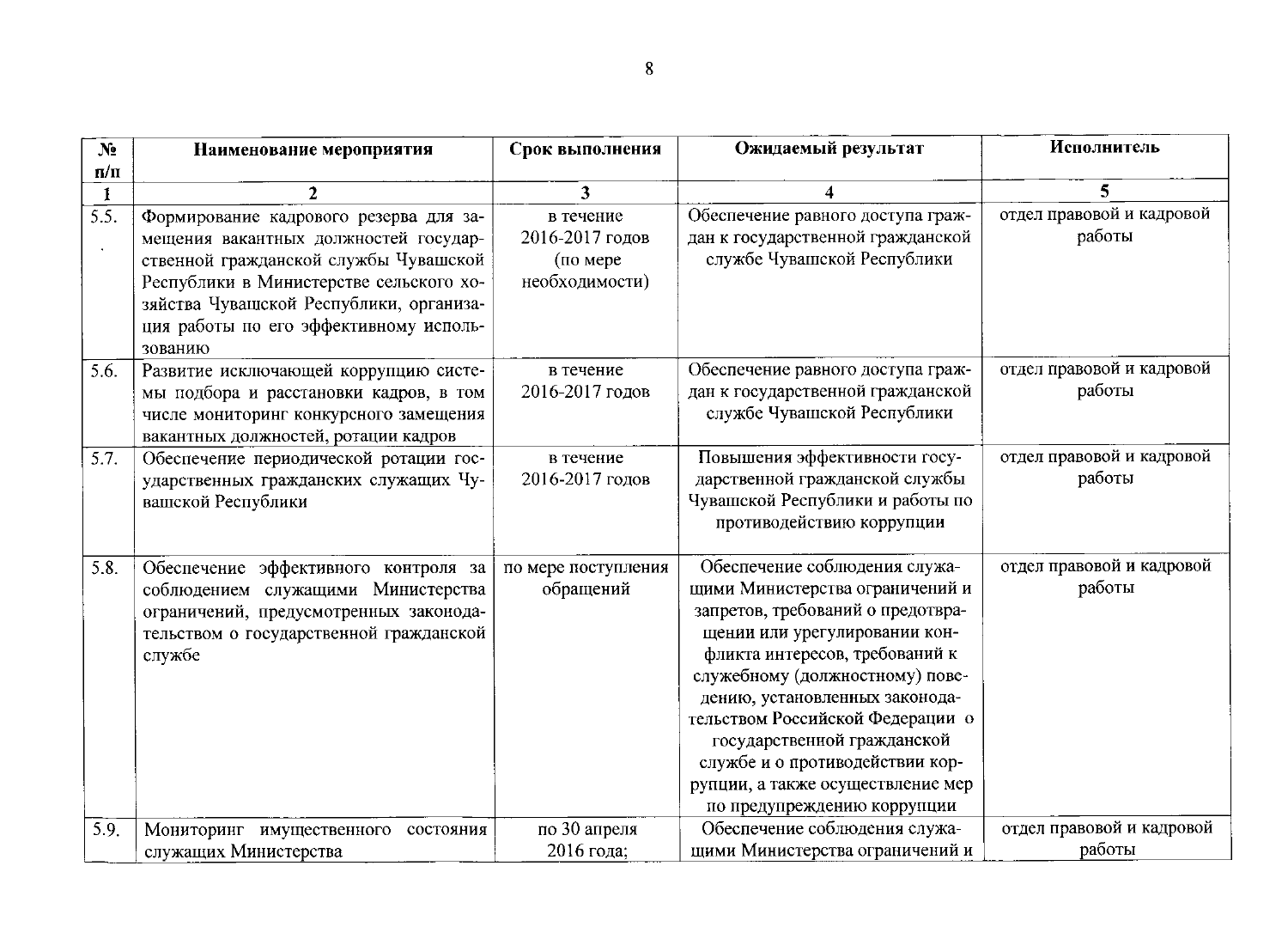| N <sub>2</sub> | Наименование мероприятия                | Срок выполнения    | Ожидаемый результат               | Исполнитель               |
|----------------|-----------------------------------------|--------------------|-----------------------------------|---------------------------|
| $\Pi/\Pi$      |                                         |                    |                                   |                           |
|                | $\mathbf{2}$                            | 3                  |                                   | 5                         |
|                |                                         |                    | запретов, требований о предотвра- |                           |
|                |                                         | по 30 апреля       | щении или урегулировании кон-     |                           |
|                |                                         | 2017 года          | фликта интересов, требований к    |                           |
|                |                                         |                    | служебному (должностному) пове-   |                           |
|                |                                         |                    | дению, установленных законода-    |                           |
|                |                                         |                    | тельством Российской Федерации о  |                           |
|                |                                         |                    | государственной гражданской       |                           |
|                |                                         |                    | службе и о противодействии кор-   |                           |
|                |                                         |                    | рупции, а также осуществление мер |                           |
|                |                                         |                    | по предупреждению коррупции       |                           |
| 5.10.          | Проведение проверки на причастность     | при поступлении на | Обеспечение поступления на госу-  | отдел правовой и кадровой |
|                | кандидатов при поступлении на государ-  | государственную    | дарственную гражданскую службу    | работы                    |
|                | ственную гражданскую службу Чувашской   | гражданскую        | Чувашской Республики граждан      |                           |
|                | Республики к осуществлению предприни-   | службу             | Российской Федерации, соответ-    |                           |
|                | мательской деятельности                 |                    | ствующих требованиям законода-    |                           |
|                |                                         |                    | тельства в сфере противодействия  |                           |
|                |                                         |                    | коррупции                         |                           |
| 5.11.          | Организация проверки персональных дан-  | при поступлении на | Обеспечение поступления на госу-  | отдел правовой и кадровой |
|                | ных, предоставляемых кандидатами при    | государственную    | дарственную гражданскую службу    | работы                    |
|                | поступлении на государственную граж-    | гражданскую        | Чувашской Республики граждан      |                           |
|                | данскую службу Чувашской Республики в   | службу             | Российской Федерации, соответ-    |                           |
|                | Министерство сельского хозяйства Чуваш- |                    | ствующих требованиям законода-    |                           |
|                | ской Республики                         |                    | тельства о государственной граж-  |                           |
|                |                                         |                    | данской службе                    |                           |
| 5.12.          | Проведение обсуждений практики приме-   | в течение          | Обеспечение соблюдения служа-     | отдел правовой и кадровой |
|                | нения антикоррупционного законодатель-  | 2016-2017 годов    | щими Министерства ограничений и   | работы                    |
|                | ства со служащими Министерства          |                    | запретов, требований о предотвра- |                           |
|                |                                         |                    | щении или урегулировании кон-     |                           |
|                |                                         |                    | фликта интересов, требований к    |                           |
|                |                                         |                    | служебному (должностному) пове-   |                           |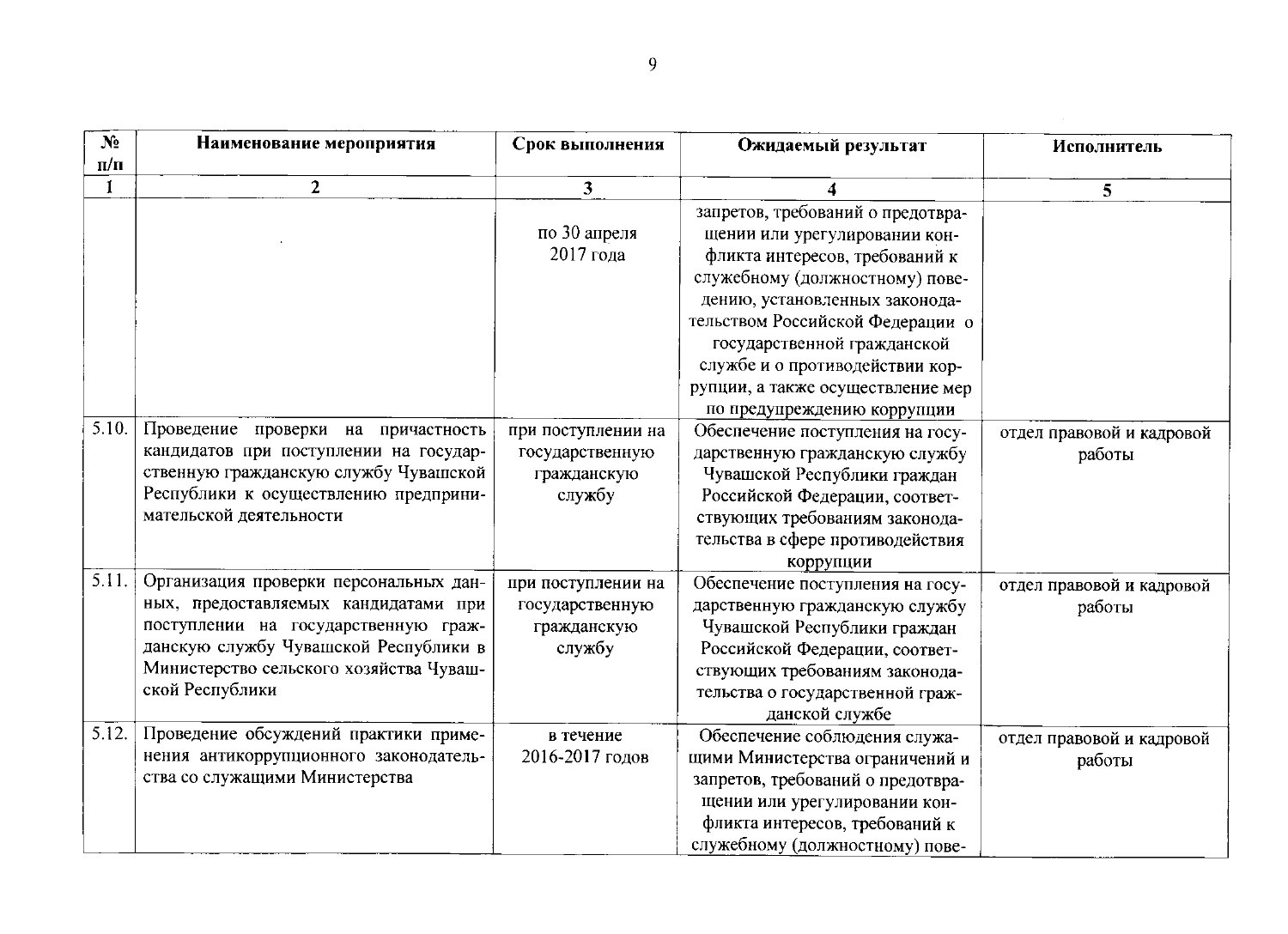| N <sub>2</sub> | Наименование мероприятия                                                                                                                                                                                                                                                                                                                                                                                                                                                                                                                                                                                                                                                                                                                                           | Срок выполнения              | Ожидаемый результат                                                                                                                                                                                                                                                                                                                                                                                                     | Исполнитель                         |
|----------------|--------------------------------------------------------------------------------------------------------------------------------------------------------------------------------------------------------------------------------------------------------------------------------------------------------------------------------------------------------------------------------------------------------------------------------------------------------------------------------------------------------------------------------------------------------------------------------------------------------------------------------------------------------------------------------------------------------------------------------------------------------------------|------------------------------|-------------------------------------------------------------------------------------------------------------------------------------------------------------------------------------------------------------------------------------------------------------------------------------------------------------------------------------------------------------------------------------------------------------------------|-------------------------------------|
| n/n            |                                                                                                                                                                                                                                                                                                                                                                                                                                                                                                                                                                                                                                                                                                                                                                    |                              |                                                                                                                                                                                                                                                                                                                                                                                                                         |                                     |
|                | 2                                                                                                                                                                                                                                                                                                                                                                                                                                                                                                                                                                                                                                                                                                                                                                  | $\overline{\mathbf{3}}$      |                                                                                                                                                                                                                                                                                                                                                                                                                         | 5 <sub>1</sub>                      |
|                |                                                                                                                                                                                                                                                                                                                                                                                                                                                                                                                                                                                                                                                                                                                                                                    |                              | дению, установленных законода-<br>тельством Российской Федерации о<br>государственной гражданской<br>службе и о противодействии кор-<br>рупции, а также осуществление мер<br>по предупреждению коррупции                                                                                                                                                                                                                |                                     |
| 5.13.          | Стимулирование служащих Министерства<br>к предоставлению информации об извест-<br>ных им случаях коррупционных правона-<br>рушений, нарушений требований к слу-<br>жебному поведению, ситуациях конфликта<br>интересов                                                                                                                                                                                                                                                                                                                                                                                                                                                                                                                                             | в течение<br>2016-2017 годов | Своевременное выявление совер-<br>шенных служащими Министерства<br>коррупционных правонарушений                                                                                                                                                                                                                                                                                                                         | отдел правовой и кадровой<br>работы |
| 5.14.          | Просвещение служащих Министерства<br>по антикоррупционной тематике и мето-<br>дическое обеспечение профессиональной<br>служебной деятельности служащих Мини-<br>стерства (разработка памяток по ключе-<br>вым вопросам противодействия корруп-<br>ции; организация в рамках проведения<br>конкурсных процедур анкетирования, те-<br>стирования или иных методов оценки зна-<br>ния положений основ антикоррупционного<br>законодательства; обеспечение организа-<br>ции различных видов учебных семинаров,<br>аппаратных совещаний по вопросам про-<br>тиводействия коррупции (вводный семи-<br>нар для граждан, впервые поступивших на<br>государственную (муниципальную) служ-<br>бу; регулярные семинары по ключевым<br>вопросам противодействия коррупции, за- | в течение<br>2016-2017 годов | Обеспечение соблюдения служа-<br>щими Министерства ограничений и<br>запретов, требований о предотвра-<br>щении или урегулировании кон-<br>фликта интересов, требований к<br>служебному (должностному) пове-<br>дению, установленных законода-<br>тельством Российской Федерации о<br>государственной гражданской<br>службе и о противодействии кор-<br>рупции, а также осуществление мер<br>по предупреждению коррупции | отдел правовой и кадровой<br>работы |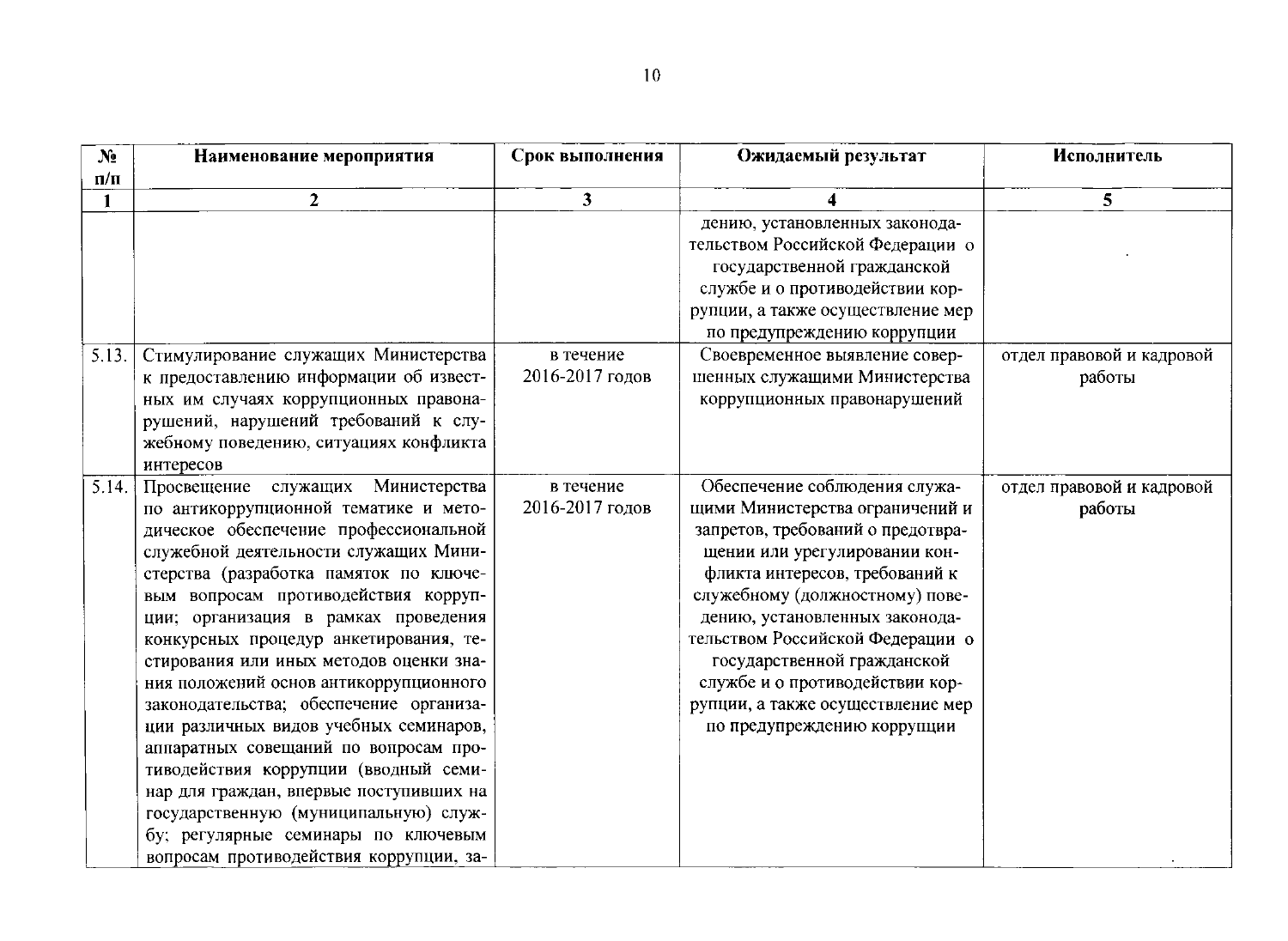| N <sub>2</sub> | Наименование мероприятия                             | Срок выполнения         | Ожидаемый результат              | Исполнитель               |
|----------------|------------------------------------------------------|-------------------------|----------------------------------|---------------------------|
| $\Pi/\Pi$      |                                                      |                         |                                  |                           |
|                | 2                                                    | $\overline{\mathbf{3}}$ | 4                                | 5                         |
|                | трагивающим всех или большинство слу-                |                         |                                  |                           |
|                | жащих Министерства; специальные семи-                |                         |                                  |                           |
|                | нары в случае существенных изменений                 |                         |                                  |                           |
|                | законодательства в сфере противодействия             |                         |                                  |                           |
|                | коррупции,<br>затрагивающих<br>служащих              |                         |                                  |                           |
|                | Министерства; проведение регулярной ра-              |                         |                                  |                           |
|                | боты по разъяснению исполнения требова-              |                         |                                  |                           |
|                | ний антикоррупционного законодательства              |                         |                                  |                           |
|                | служащими Министерства, увольняющи-                  |                         |                                  |                           |
|                | мися с государственной гражданской                   |                         |                                  |                           |
|                | службы Чувашской Республики,<br>чьи                  |                         |                                  |                           |
|                | должности входили в перечень, установ-               |                         |                                  |                           |
|                | ленный в соответствии с Указом Прези-                |                         |                                  |                           |
|                | Российской<br>Федерации<br>дента<br><b>OT</b>        |                         |                                  |                           |
|                | 21 июля 2010 г.<br>N <sub>2</sub> 925<br>«O<br>мерах |                         |                                  |                           |
|                | по реализации отдельных положений Фе-                |                         |                                  |                           |
|                | дерального закона «О противодействии                 |                         |                                  |                           |
|                | коррупции»; ознакомление служащих Ми-                |                         |                                  |                           |
|                | нистерства с изменениями положений за-               |                         |                                  |                           |
|                | конодательства Российской Федерации о                |                         |                                  |                           |
|                | противодействии коррупции)                           |                         |                                  |                           |
| 5.15.          | Анализ сведений, представляемых гражда-              | при поступлении на      | Обеспечение поступления на госу- | отдел правовой и кадровой |
|                | нами, претендующими на замещение                     | государственную         | дарственную гражданскую службу   | работы                    |
|                | должностей государственной гражданской               | гражданскую             | Чувашской Республики граждан     |                           |
|                | службы Чувашской Республики в Мини-                  | службу                  | Российской Федерации, соответ-   |                           |
|                | стерстве                                             |                         | ствующих требованиям законода-   |                           |
|                |                                                      |                         | тельства в сфере противодействия |                           |
|                |                                                      |                         | коррупции                        |                           |
| 5.16.          | Проведение антикоррупционных проверок                | в течение               | Выявление случаев несоблюдения   | отдел правовой и кадровой |
|                | в отношении служащих Министерства                    | 2016-2017 годов         | гражданскими служащими и работ-  | работы                    |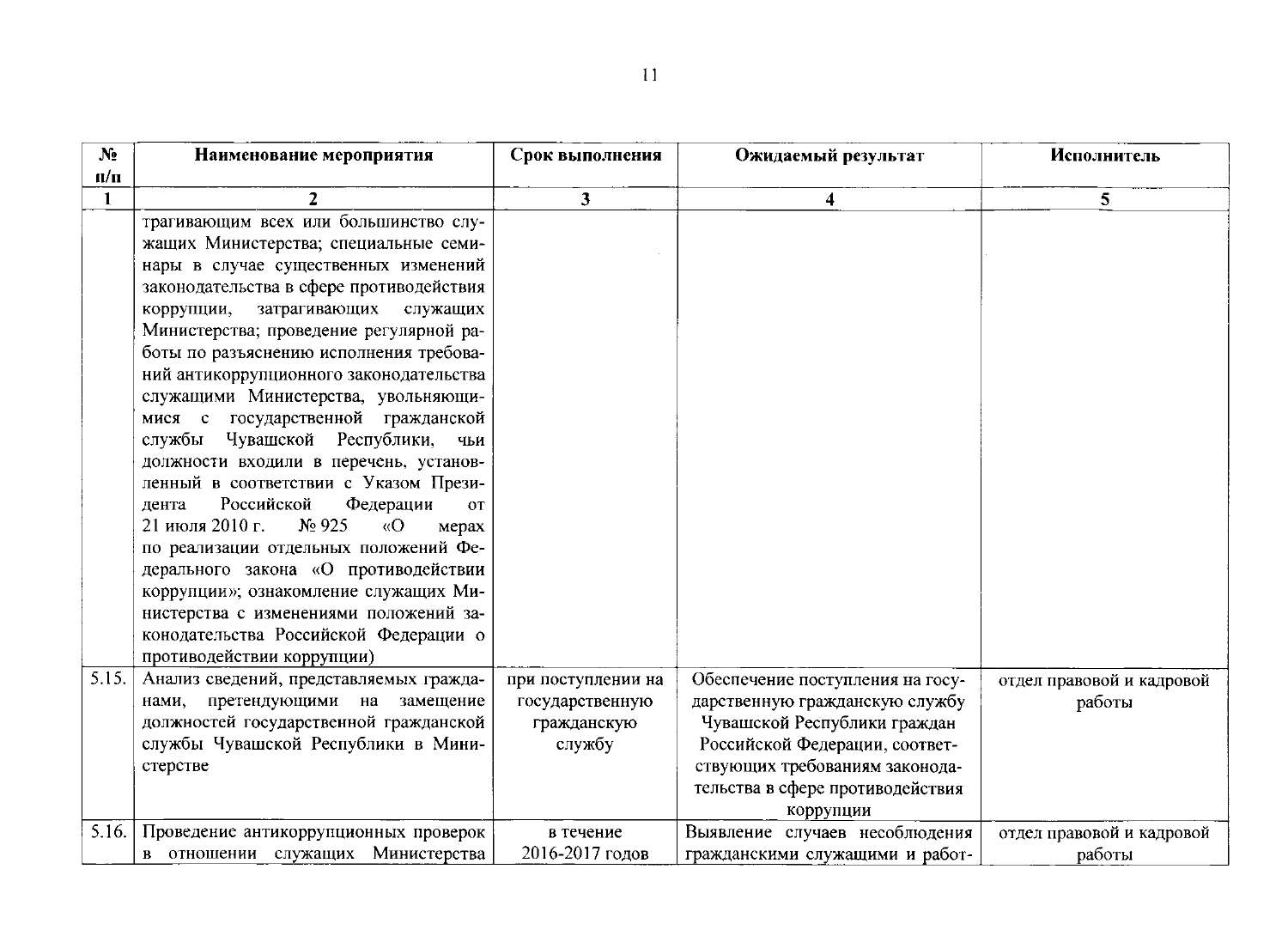| $N_2$     | Наименование мероприятия                                                                                                                                                                                                                                                                                                                                                                                       | Срок выполнения                                                                       | Ожидаемый результат                                                                                                                                                                                                                                                                                                                                                                                                     | Исполнитель                               |
|-----------|----------------------------------------------------------------------------------------------------------------------------------------------------------------------------------------------------------------------------------------------------------------------------------------------------------------------------------------------------------------------------------------------------------------|---------------------------------------------------------------------------------------|-------------------------------------------------------------------------------------------------------------------------------------------------------------------------------------------------------------------------------------------------------------------------------------------------------------------------------------------------------------------------------------------------------------------------|-------------------------------------------|
| $\Pi/\Pi$ |                                                                                                                                                                                                                                                                                                                                                                                                                |                                                                                       |                                                                                                                                                                                                                                                                                                                                                                                                                         |                                           |
| 1         | $\overline{2}$                                                                                                                                                                                                                                                                                                                                                                                                 | $\overline{\mathbf{3}}$                                                               | 4                                                                                                                                                                                                                                                                                                                                                                                                                       | 5                                         |
|           | (проверка достоверности и полноты сведе-<br>ний о доходах, об имуществе и обязатель-<br>ствах имущественного характера; кон-<br>троль сведений о расходах; проверка со-<br>блюдения служащими ограничений и за-<br>претов, требований о предотвращении или<br>урегулировании конфликта интересов, ис-<br>полнения ими обязанностей, установлен-<br>ных Федеральным законом «О противо-<br>действии коррупции») |                                                                                       | никами законодательства Россий-<br>ской Федерации по противодей-<br>ствию коррупции, принятие свое-<br>временных и действенных мер по<br>выявленным случаям нарушений                                                                                                                                                                                                                                                   |                                           |
| 5.17.     | Объективное применение мер дисципли-<br>нарной ответственности к служащим Ми-<br>нистерства в каждом случае несоблюдения<br>ими запретов, ограничений и требований,<br>установленных в целях противодействия<br>коррупции                                                                                                                                                                                      | в течение<br>2016-2017 годов<br>(по мере проведения<br>служебных прове-<br>$p$ OK $)$ | Обеспечение соблюдения служа-<br>щими Министерства ограничений и<br>запретов, требований о предотвра-<br>щении или урегулировании кон-<br>фликта интересов, требований к<br>служебному (должностному) пове-<br>дению, установленных законода-<br>тельством Российской Федерации о<br>государственной гражданской<br>службе и о противодействии кор-<br>рупции, а также осуществление мер<br>по предупреждению коррупции | отдел правовой и кадровой<br>работы       |
|           |                                                                                                                                                                                                                                                                                                                                                                                                                |                                                                                       | 6. Обеспечение доступа гражданам и организациям к информации о деятельности Министерства                                                                                                                                                                                                                                                                                                                                |                                           |
| 6.1.      | Обеспечение участия представителей об-<br>щественных объединений в совещатель-<br>ных органах, созданных при Министерстве<br>сельского хозяйства Чувашской Республи-                                                                                                                                                                                                                                           | по мере<br>необходимости                                                              | Обеспечение открытости при об-<br>суждении принимаемых Министер-<br>ством решений                                                                                                                                                                                                                                                                                                                                       | структурные подразделения<br>Министерства |

КИ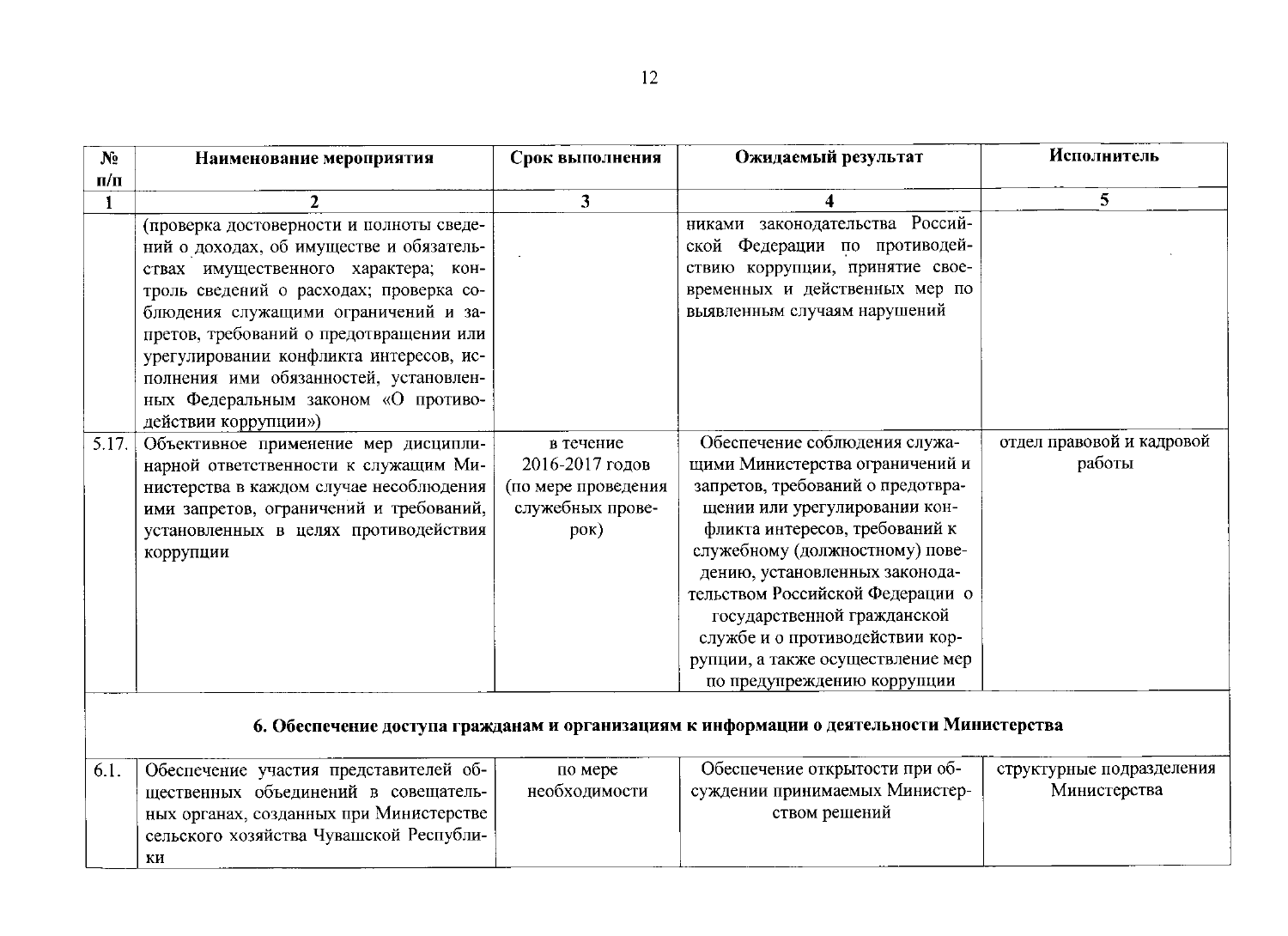| $N_2$        | Наименование мероприятия                                                                                                                                                                                                                                                                                                                                                                                                                                                                                                                                                                                                                                                                                                                                                                                                                        | Срок выполнения                                                                                              | Ожидаемый результат                                                                                                                                                                                                                           | Исполнитель                                                                                                        |
|--------------|-------------------------------------------------------------------------------------------------------------------------------------------------------------------------------------------------------------------------------------------------------------------------------------------------------------------------------------------------------------------------------------------------------------------------------------------------------------------------------------------------------------------------------------------------------------------------------------------------------------------------------------------------------------------------------------------------------------------------------------------------------------------------------------------------------------------------------------------------|--------------------------------------------------------------------------------------------------------------|-----------------------------------------------------------------------------------------------------------------------------------------------------------------------------------------------------------------------------------------------|--------------------------------------------------------------------------------------------------------------------|
| $\Pi/\Pi$    |                                                                                                                                                                                                                                                                                                                                                                                                                                                                                                                                                                                                                                                                                                                                                                                                                                                 |                                                                                                              |                                                                                                                                                                                                                                               |                                                                                                                    |
| $\mathbf{1}$ | 2                                                                                                                                                                                                                                                                                                                                                                                                                                                                                                                                                                                                                                                                                                                                                                                                                                               | 3                                                                                                            |                                                                                                                                                                                                                                               | 5                                                                                                                  |
| 6.2.         | Обеспечение работы «горячей линии» и<br>«телефонов<br>доверия»<br>обращения<br>ДЛЯ<br>граждан о злоупотреблениях должностных<br>лиц органов исполнительной власти Чу-<br>вашской Республики и органов местного<br>самоуправления на сайте Министерства<br>сельского хозяйства Чувашской Республи-                                                                                                                                                                                                                                                                                                                                                                                                                                                                                                                                               | ежедневно                                                                                                    | Своевременное получение инфор-<br>мации о несоблюдении служащими<br>Министерства ограничений и за-<br>претов, установленных законода-<br>тельством Российской Федерации, а<br>также о фактах коррупции и опера-<br>тивное реагирование на нее | организационно-<br>контрольный отдел                                                                               |
| 6.3.<br>6.4. | КИ<br>Размещение в средствах массовой инфор-<br>мации сведений о фактах привлечения к<br>ответственности служащих Министерства<br>за правонарушения, связанные с использо-<br>ванием своего служебного положения<br>Размещение на официальном сайте Мини-<br>стерства сельского хозяйства Чувашской<br>Республики<br>информационно-<br>$\, {\bf B} \,$<br>телекоммуникационной сети «Интернет»<br>сведений о доходах, об имуществе и обя-<br>зательствах имущественного характера<br>государственных гражданских служащих<br>Министерства сельского хозяйства Чуваш-<br>ской Республики, а также сведений о до-<br>ходах, об имуществе и обязательствах<br>имущественного характера супруга (су-<br>пруги) и несовершеннолетних детей госу-<br>дарственных гражданских служащих Ми-<br>нистерства сельского хозяйства Чуваш-<br>ской Республики | в течение года<br>в течение 14 рабочих<br>дней со дня<br>истечения срока,<br>установленного для<br>их подачи | Обеспечение открытости и доступ-<br>ности информации об антикорруп-<br>ционной деятельности<br>Министерства<br>Обеспечение открытости и доступ-<br>ности информации об антикорруп-<br>ционной деятельности<br>Министерства                    | отдел правовой и кадровой<br>работы<br>организационно-<br>контрольный отдел<br>отдел правовой и кадровой<br>работы |
| 6.5.         | Размещение в федеральной государствен-<br>ной информационной системе «Федераль-                                                                                                                                                                                                                                                                                                                                                                                                                                                                                                                                                                                                                                                                                                                                                                 | по мере<br>необходимости                                                                                     | Обеспечение равного доступа граж-<br>дан к государственной гражданской                                                                                                                                                                        | отдел правовой и кадровой<br>работы                                                                                |

 $\bullet$  .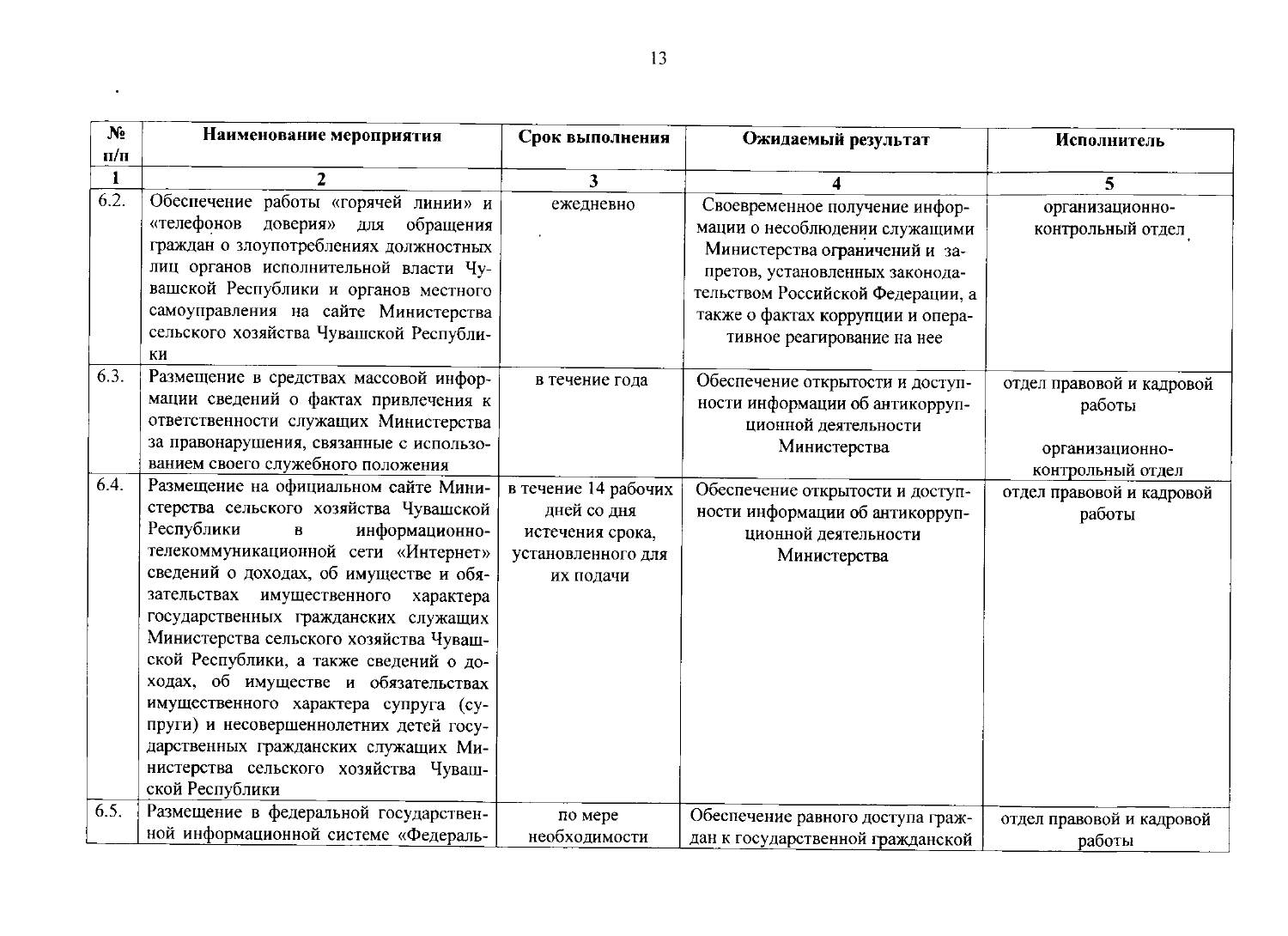| $N_2$        | Наименование мероприятия                 | Срок выполнения         | Ожидаемый результат              | Исполнитель               |
|--------------|------------------------------------------|-------------------------|----------------------------------|---------------------------|
| $\Pi/\Pi$    |                                          |                         |                                  |                           |
| $\mathbf{1}$ | $\mathbf{2}$                             | $\overline{\mathbf{3}}$ |                                  | 5 <sup>5</sup>            |
|              | ный портал управленческих кадров» в ин-  |                         | службе Чувашской Республики      |                           |
|              | формационно-телекоммуникационной сети    |                         |                                  |                           |
|              | «Интернет» информации о проведении       |                         |                                  |                           |
|              | конкурса на замещение вакантной должно-  |                         |                                  |                           |
|              | сти государственной гражданской службы   |                         |                                  |                           |
|              | Чувашской Республики в Министерстве      |                         |                                  |                           |
|              | сельского хозяйства Чувашской Республи-  |                         |                                  |                           |
|              | ки, а также проведение конкурса в кадро- |                         |                                  |                           |
|              | вый резерв Министерства сельского хозяй- |                         |                                  |                           |
|              | ства Чувашской Республики                |                         |                                  |                           |
| 6.6.         | Ведение баннера «Противодействие кор-    | в течение               | Обеспечение публичности и откры- | организационно-           |
|              | рупции» на сайте Министерства сельского  | 2016-2017 годов         | тости деятельности Министерства  | контрольный отдел         |
|              | хозяйства Чувашской Республики           |                         | в сфере противодействия          |                           |
|              |                                          |                         | коррупции                        | структурные подразделения |
|              |                                          |                         |                                  | Министерства              |
| 6.7.         | Проведение социологических исследова-    | в течение               | Обеспечение публичности и откры- | отдел правовой и кадровой |
|              | ний, опросов для оценки уровня корруп-   | 2016-2017 годов         | тости деятельности Министерства  | работы                    |
|              | ции в определенной сфере деятельности и  | (во время приема        | в сфере противодействия          |                           |
|              | эффективности принимаемых мер по про-    | документов на полу-     | коррупции                        | структурные подразделения |
|              | тиводействию коррупции                   | чение грантов, иных     |                                  | Министерства              |
|              |                                          | форм поддержки          |                                  |                           |
|              |                                          | сельскохозяйствен-      |                                  |                           |
|              |                                          | ных товаропроизво-      |                                  |                           |
|              |                                          | дителей)                |                                  |                           |
| 6.8.         | Содействие общественным организациям в   | в течение               | Обеспечение публичности и откры- | отдел правовой и кадровой |
|              | проведении просветительских мероприя-    | 2016-2017 годов         | тости деятельности Министерства  | работы                    |
|              | тий по антикоррупционной тематике        |                         | в сфере противодействия          |                           |
|              |                                          |                         | коррупции                        | структурные подразделения |
|              |                                          |                         |                                  | Министерства              |
|              |                                          |                         |                                  |                           |